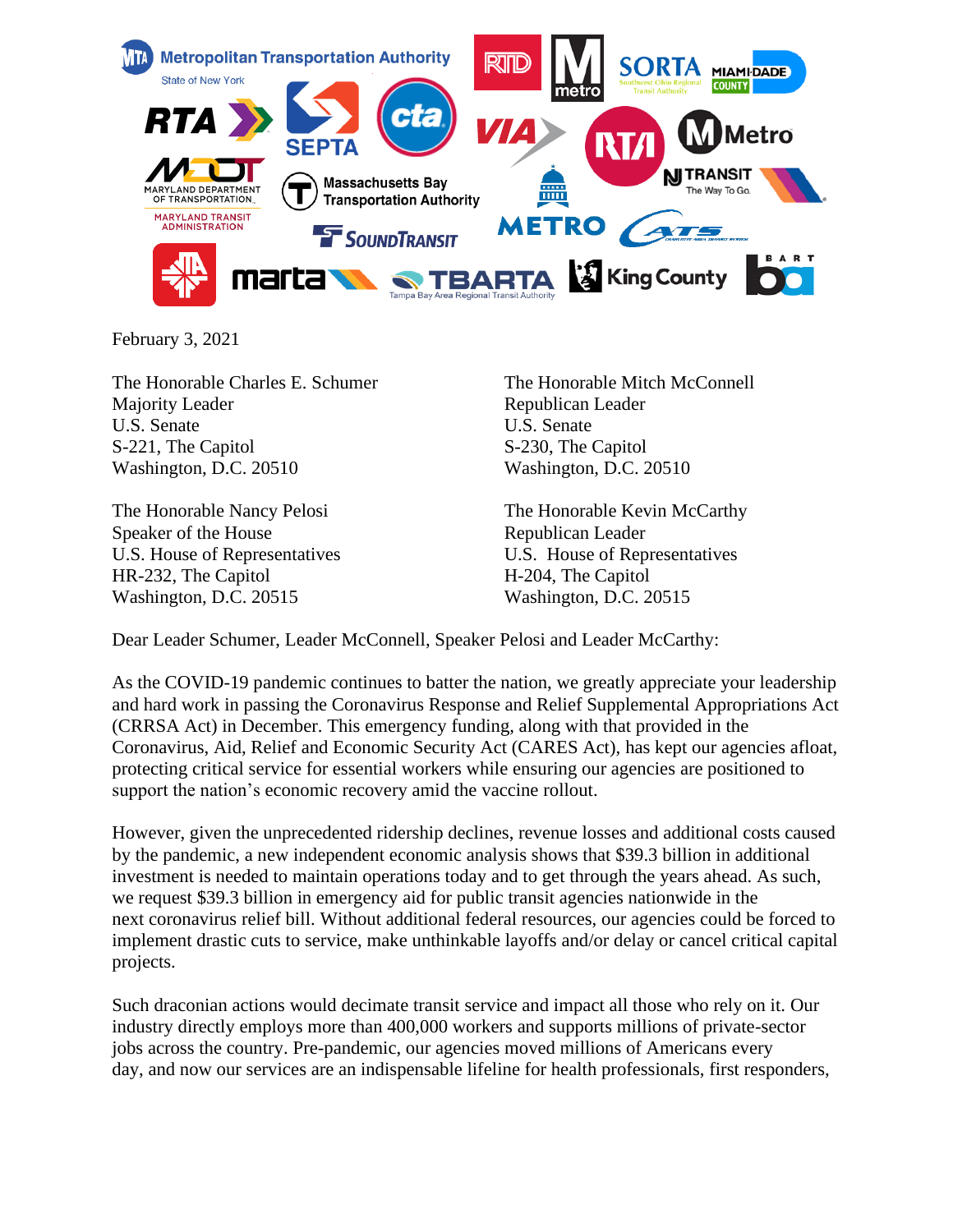Leader Schumer, Leader McConnell, Speaker Pelosi and Leader McCarthy February 3, 2021 Page 2

food service and other essential workers on the front lines of this public health crisis. Without us, they'll be left stranded.

A strong public transportation network is the shot in the arm this country needs to fully rebound now that the vaccine is here. Federal investment will do more than just keep the trains and buses running; it will help fortify our systems for decades to come. By devoting resources to transit, we can create jobs and strengthen the infrastructure that moves not only people, but our economy.

We look forward to working with you on this vitally important matter.

Sincerely,

Jeffrey A. Parker General Manager & Chief Executive Officer Metropolitan Atlanta Rapid Transit Authority (MARTA) Atlanta, GA

Randy Clarke President & Chief Executive Officer Capital Metro Austin, TX

Kevin B. Quinn Jr. Administrator Maryland Department of Transportation Maryland Transit Administration Baltimore, MD

Steve Poftak General Manager, Chief Executive Officer  Massachusetts Bay Transportation Authority  Boston, MA

John Lewis Chief Executive Officer Charlotte Area Transit System (CATS) Charlotte, NC

Dorval R. Carter President Chicago Transit Authority Chicago, IL

Darryl Haley Chief Executive Officer & General Manager Southwest Ohio Regional Transit Authority Cincinnati, OH

India Birdsong General Manager & Chief Executive Officer Greater Cleveland Regional Transit Authority Cleveland, OH

Debra A. Johnson General Manager & Chief Executive Officer Regional Transportation District Denver, CO

Nathaniel P. Ford Chief Executive Officer Jacksonville Transportation Authority Jacksonville, FL